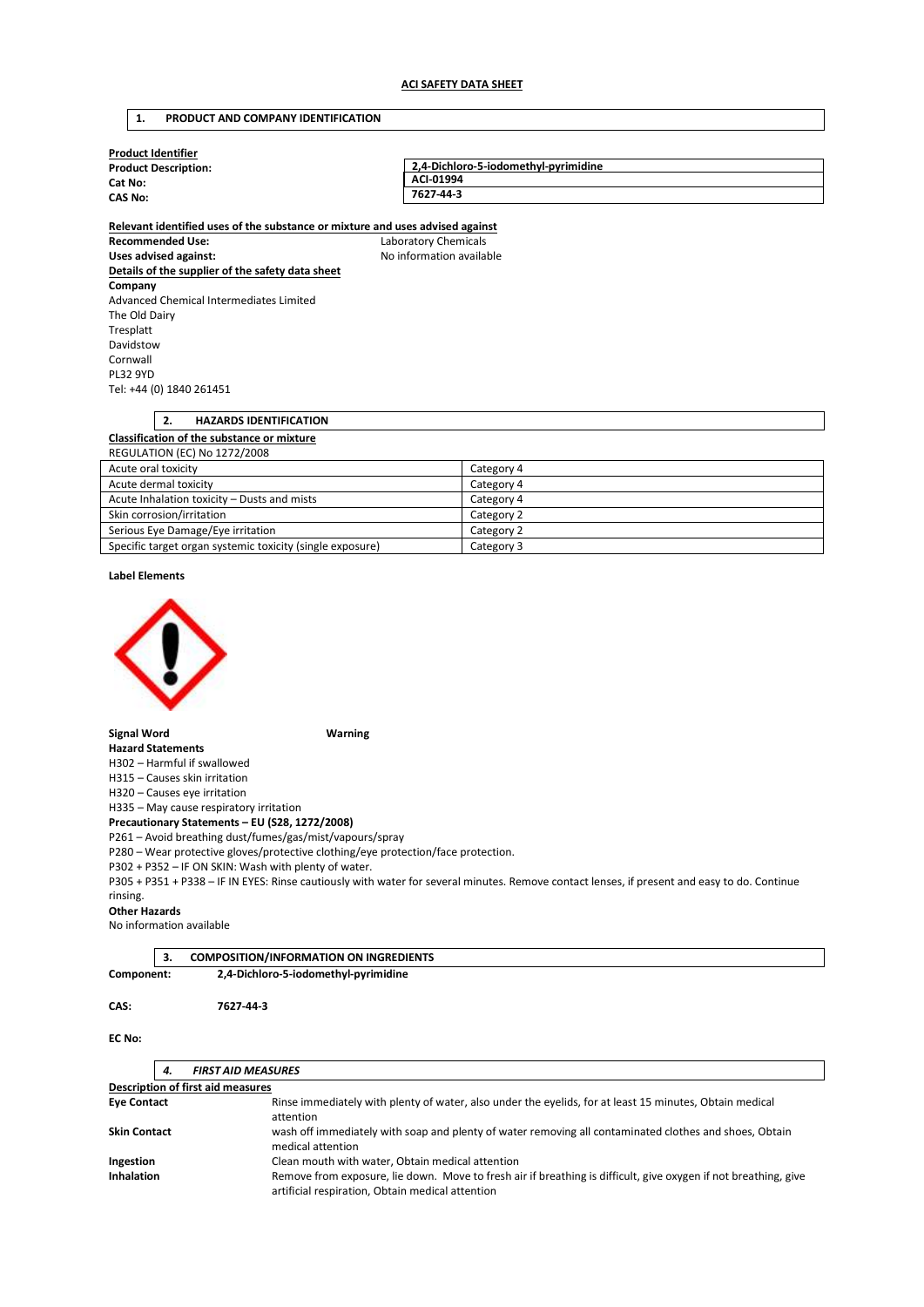# **5. FIRE-FIGHTING MEASURES**

## **Extinguishing media**

**Suitable Extinguishing Media**  Water spray Carbon dioxide (CO2) Dry chemical foam

**Extinguishing media which must not be used for safety reasons** 

No information available

**Special hazards arising from the substance or mixture** 

Thermal decomposition can lead to release of irritating gases and vapours

# **Advice for fire-fighters**

As in any fire, wear self-contained breathing apparatus pressure-demand, MSHA/NIOSH (approved or equivalent) and full protective gear.

| 6.<br><b>ACCIDENTAL RELEASE MEASURES</b>                                      |                                                                                                                                                  |
|-------------------------------------------------------------------------------|--------------------------------------------------------------------------------------------------------------------------------------------------|
| Personal precautions, protective equipment and emergency procedures           |                                                                                                                                                  |
| Ensure adequate ventilation                                                   |                                                                                                                                                  |
| <b>Environmental precautions</b>                                              |                                                                                                                                                  |
| Prevent further leakage or spillage if safe to do so                          |                                                                                                                                                  |
| Methods and material for containment and cleaning up                          |                                                                                                                                                  |
| environment                                                                   | Sweep up or spillage and collect in suitable container for disposal. Use suitable absorbent if required. Do not let this chemical enter the      |
| <b>HANDLING AND STORAGE</b><br>7.                                             |                                                                                                                                                  |
| <b>Precautions for Safe Handling</b>                                          |                                                                                                                                                  |
|                                                                               | Avoid contact with skin and eyes. Do not breath dust. Do not breath vapours or spray mist. Do not ingest                                         |
| Conditions for Safe Storage, including and incompatibilities                  |                                                                                                                                                  |
| Keep in a dry, cool and well-ventilated place. Keep container tightly closed. |                                                                                                                                                  |
| 8.<br><b>EXPOSURE CONTROLS/PERSONAL PROTECTION</b>                            |                                                                                                                                                  |
| <b>Control Parameters</b>                                                     |                                                                                                                                                  |
| <b>Exposure limits</b>                                                        | Not applicable                                                                                                                                   |
| Derived No Effect Level (DNEL)                                                | No information available                                                                                                                         |
| <b>Predicted No Effect Concentration</b>                                      | No information available                                                                                                                         |
| (PNEC)                                                                        |                                                                                                                                                  |
|                                                                               |                                                                                                                                                  |
| <b>Exposure Controls</b>                                                      |                                                                                                                                                  |
| <b>Engineering Measures</b>                                                   | Ensure adequate ventilation, especially in confined areas. Ensure that eyewash stations<br>and safety showers are close to workstation location. |
| <b>Personal Protective Equipment</b>                                          |                                                                                                                                                  |
| Eye protection<br>1.                                                          | Goggles                                                                                                                                          |
| <b>Hand protection</b><br>2.                                                  | Protective gloves                                                                                                                                |
| Skin and body protection<br>3.                                                | Wear appropriate protective gloves and clothing to prevent skin exposure                                                                         |
| <b>Respiratory protection</b><br>4.                                           | Follow the OSHA respirator regulations found in 29 CFR 1910.134 OR European Standard                                                             |
|                                                                               | EN 149. Use a NIOSH/MSHA or European Standard EN 149 approved respirator                                                                         |
|                                                                               | if exposure limits are exceeded or if irritation or other symptoms are experienced.                                                              |
| <b>Hygiene Measures</b>                                                       | Handle in accordance with good industrial hygiene practice                                                                                       |
| <b>Environmental Exposure Controls</b>                                        | No information available                                                                                                                         |

### **9. PHYSICAL AND CHEMICAL PROPERTIES**

| <b>Physical State</b>      | Solid      |
|----------------------------|------------|
| Appearance                 | Beige      |
| <b>Boiling Point/Range</b> |            |
| <b>Melting Point/Range</b> |            |
| <b>Flash Point</b>         |            |
| <b>Molecular Formula</b>   | C5H3Cl2IN2 |
| <b>Molecular Weight</b>    | 288.90     |
|                            |            |

### **10. STABILITY AND REACTIVITY**

**Reactivity Chemical Stability**  Stable under normal conditions **Possibility of Hazardous Reactions**  Hazardous Polymerization Maximum No information available Hazardous Reactions **No information available Conditions to Avoid**  Incompatible products. Heat. **Incompatible Materials**  Acids, bases, strong oxidizing agents, strong reducing agents, **Hazardous Decomposition Products**